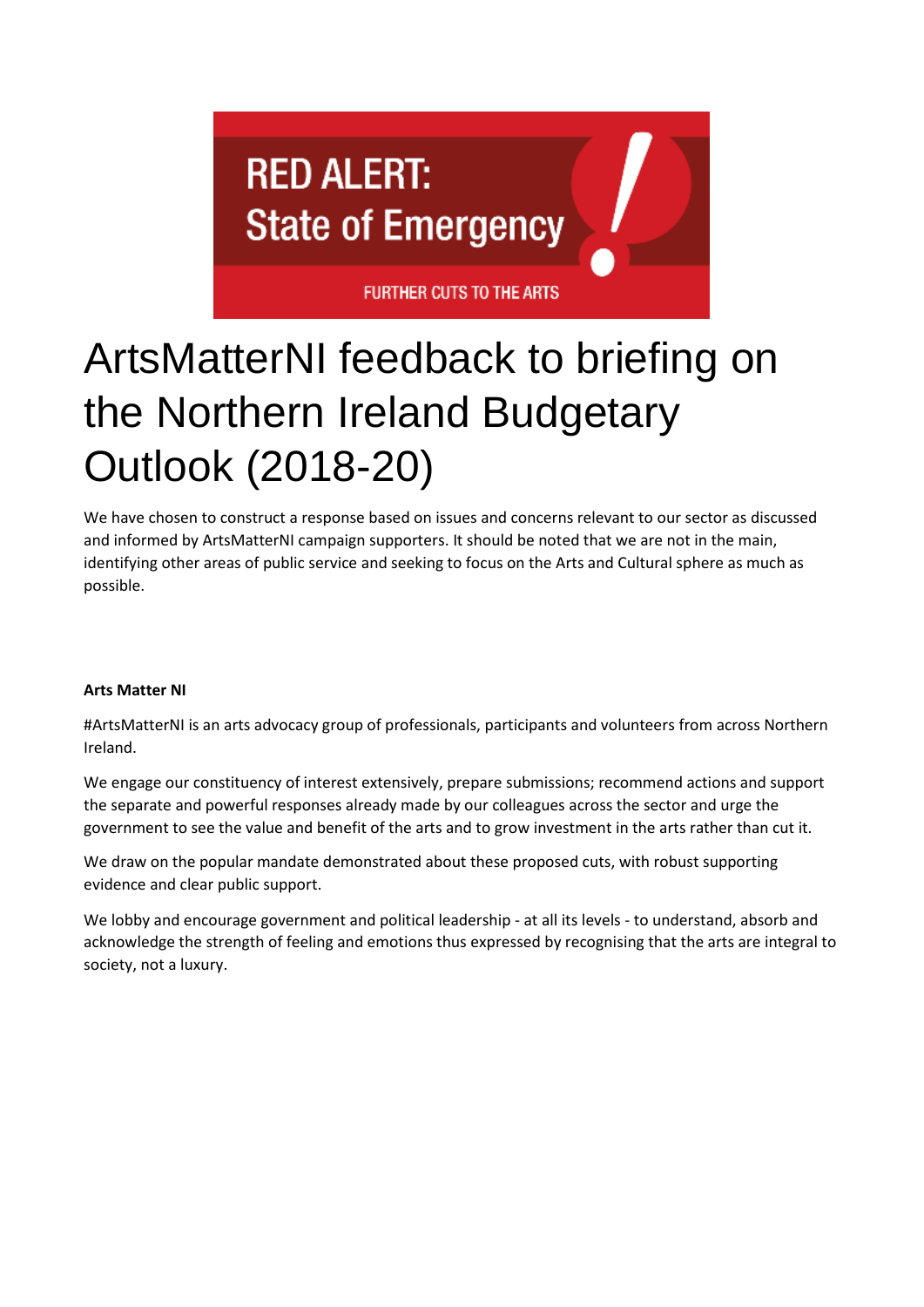#### **Arts Matter NI introductory statement**

The most recent N Ireland Statistics and Research Agency report states that 91% of our population participate in the arts, that's a staggering 1,680,000 local citizens who enjoy the cultural offering in theatres and venues, community spaces and schools, hospitals and homes. From the organisations who choose to locate their businesses here, to the tourists who come in their droves, it is the promise of vibrant, cultural colour that enhances and attracts. But these promises may soon be broken as the sector reels from the third significant cut in as many years to the Annual Funding Programme (AFP) from our principal funder, the Arts Council of Northern Ireland (ACNI).

This cut is likely to be in the order of 8%. The AFP and the over 100 key organisations that it supports, in turn represent the essential ecology of the arts in Northern Ireland. It is the bedrock upon which the stewardship of the arts locally is built – supporting everything from orchestras and operas, international festivals to community celebrations and workshops for the vulnerable and disabled, embracing creative, commercial and social entrepreneurs and almost every citizen. Historically underfunded for years, it has nonetheless given core support to a diverse, dynamic and multi-disciplined arts sector.

Despite the concerns of the ACNI and its promises of careful management of severely depleted funding, that arm's length body will have little choice but to slice again into the essential ecology that has struggled to enable artists and arts organisations to perform, entertain, facilitate, educate, celebrate, produce and publish for years. For some however, further torturous slashing of their budgets may signal the final blow.

On the basis of an 8% reduction, exchequer investment in the arts here will plummet further. Colleagues elsewhere in Wales and the Republic of Ireland currently receive, per capita per year, £10.03 and £12.79, respectively, where ours' would struggle to even reach £5.

Despite the UK Treasury announcement last year that Northern Ireland would get an additional £650 million over the next three years, of that £120 million toward day to day expenditure, not a penny extra has come to the smallest and most vulnerable budget, the arts sector.

We have all read the headlines of over £1 billion extra coming, with money being made available now. And despite the Confidence and Supply arrangements promising additional monies to assist with areas that the arts serve and support like 'Health Transformation' and 'Mental Health', the arts are to be cut.

And furthermore, despite executive departments in Northern Ireland bidding in the monitoring rounds last October and often successfully finding additional resources to support beleaguered services, the Department for Communities did not – instead it modelled cuts that the Arts Council of Northern Ireland is now indicatively projecting at 8%.

We know there is some £19 million sitting, waiting to be deployed from a Community Finance Fund, coming from monies recovered from dormant bank accounts. Over £350m has been spent elsewhere in UK – not a penny here due in part to the suspension of our Assembly.

Without a change to this newly projected reduced budget, it means what stands for our local administration will provide every citizen, every day with just over **1p** to enable their access to participate in arts and creativity or 0.07% of all DEL Resources.

Put another way, for every £100 spent, just 7p will go to the arts. If this were to rise by just **a penny**, the additional £1.5 m would go a long way to secure 5,500 jobs in a sector that reaches every nook and cranny of the country and touches the lives of 91% of the population.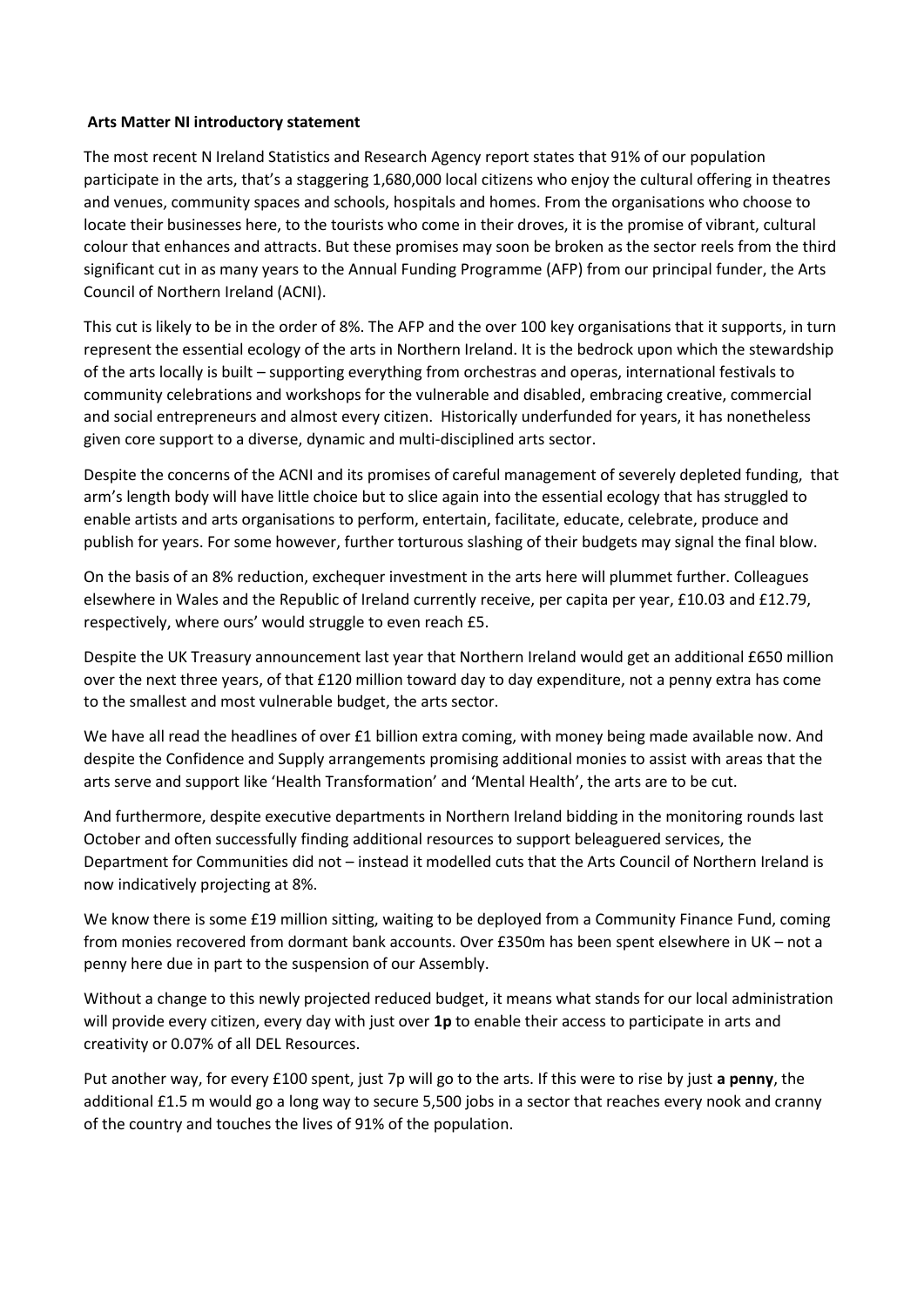**We reject these cuts** and instead ask for additional investment, at the very least, a penny a day extra for everyone, so that creativity and the enabling culture of hope that it provides, can offer residents and visitors with a reflection of the best of ourselves.

**We ask for a strategy** that consults and adequately projects the true resource needs of the arts and cultural sector be developed.

**We urge the new Secretary of State, Rt Hon Karen Bradley MP, to alter these determinations**, meet with our representatives and explore ways to support our sector.

**We urge David Sterling, Head of the NI Civil Service and Leo O'Reilly, Permanent Secretary of Dept for Communities, to consult with us** and develop strategies to properly invest in the creative future of Northern Ireland.

**We urge our politicians to recognise the incredible value for money that the arts provide** locally and the spectrum of services and supports offered in each and every constituency here.

**We urge all colleagues in the arts to actively support this campaign** and lobby and advocate at every

opportunity to see these proposed cuts reversed and long term investment secured.

**And we urge the public to support our campaign** to provide adequate access for all sections of our community to enjoy the benefits of the arts.

As was stated in recent days at the Arts and Business Awards by Séan McGrath, CEO, Allianz Ireland;

"Arts funding is not a cost but an investment. It cannot be vulnerable to short term thinking and like the long term value it creates, it too must be seen as a fundamental, strategic and 'bullet proofed' investment. We can only hope that sense will prevail and that when the decisions are finally taken, funding is at least at 2017 levels or better still, is increased in line with the value it develops.

In any event, the issue of Arts Funding is not an issue that the arts community should be obliged to fight alone and I encourage the business community to join in and to make their voices of support heard.

I say this because this is something that we in the business community should not remain mute on.

Creativity is often the life blood of our business; creativity leads to strong, inclusive vibrant communities from which we derive our revenue. Creativity generates local cultural identity, which is often spun intrinsically into our products and brands. We are all stakeholders in this…we all benefit from its output so logic and common sense suggests that funding should not be cut, but increased."

We happily applaud this statement from a leading business organisation, his endorsement of our collective effort to secure better, more sustainable investment in our sector."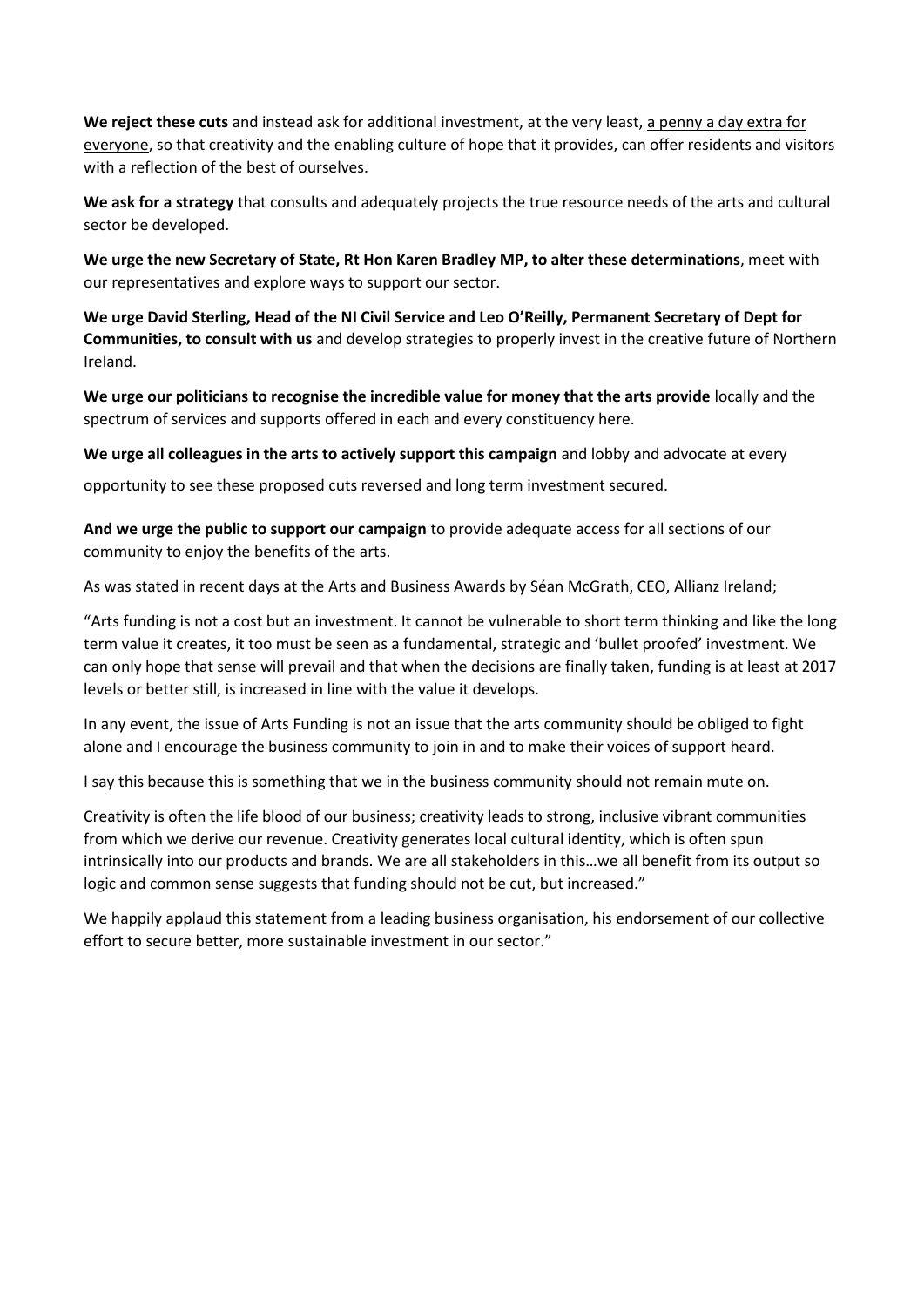### **Budget Briefing - response suggestions**

The Budget Briefing suggests that the Department for Communities (the portfolio where arts policy is now accommodated) aims to:

- 1. provide a fair system of financial help to those in need
- 2. tackle disadvantage
- 3. promote social and economic equality and personal development
- 4. tackle poverty and social exclusion;
- 5. provide services to encourage effective child maintenance arrangements;
- 6. provide access to decent, affordable, sustainable homes and housing support services;
- 7. improve the physical, economic, community and social environment of neighbourhoods, towns and cities;
- 8. secure excellence and equality across culture, arts and leisure,
- 9. developing a confident, creative, informed and healthy society;
- 10. help people into employment;
- 11. protect, conserve and enhance our diverse built heritage and support principles of sustainable development, so that it can be enjoyed by future generations;
- 12. promote and protect the interests of children, older people, people with disabilities, and other socially excluded groups; and
- 13. provide social security administration.
- 1. In the face of so-called austerity, the arts are most definitely identifiable as precarious. The sustainability of the enterprise of artists, practitioners, craftspeople, participants and arts organisations, has never been more unsure.
- 2. Without a definitive re-affirmation and protection of the central role the arts can and do play, the uncertainty of the arts precariat will only give way to its demise.
- 3. Therefore in terms of return on investment, there have been scores of analyses, economic models and matrices that all suggest the arts punch well above their weight promoting enhanced economic performance.
- 4. Of course, making savings through actions that increase well-being, socially include and develop community cohesion, promote employability, build new, hitherto unheard-of jobs (particularly within the digital sphere), these all have immediate and lasting economic benefit.
- 5. If the administration of public funds and services, or a prospective Assembly department or more particularly, the Department for Communities wishes to **"secure excellence and equality across culture, arts and leisure"** then cutting funding to the core arts infrastructure as the essential ecology of the arts in Northern Ireland will only guarantee that such a target will never be achieved.
- 6. The expertise and social capital lost in making such year on year cuts, would mean that the future reestablishment of a coherent, diverse and multi-faceted sector would be nigh on impossible without markedly greater levels of financial investment at a future point.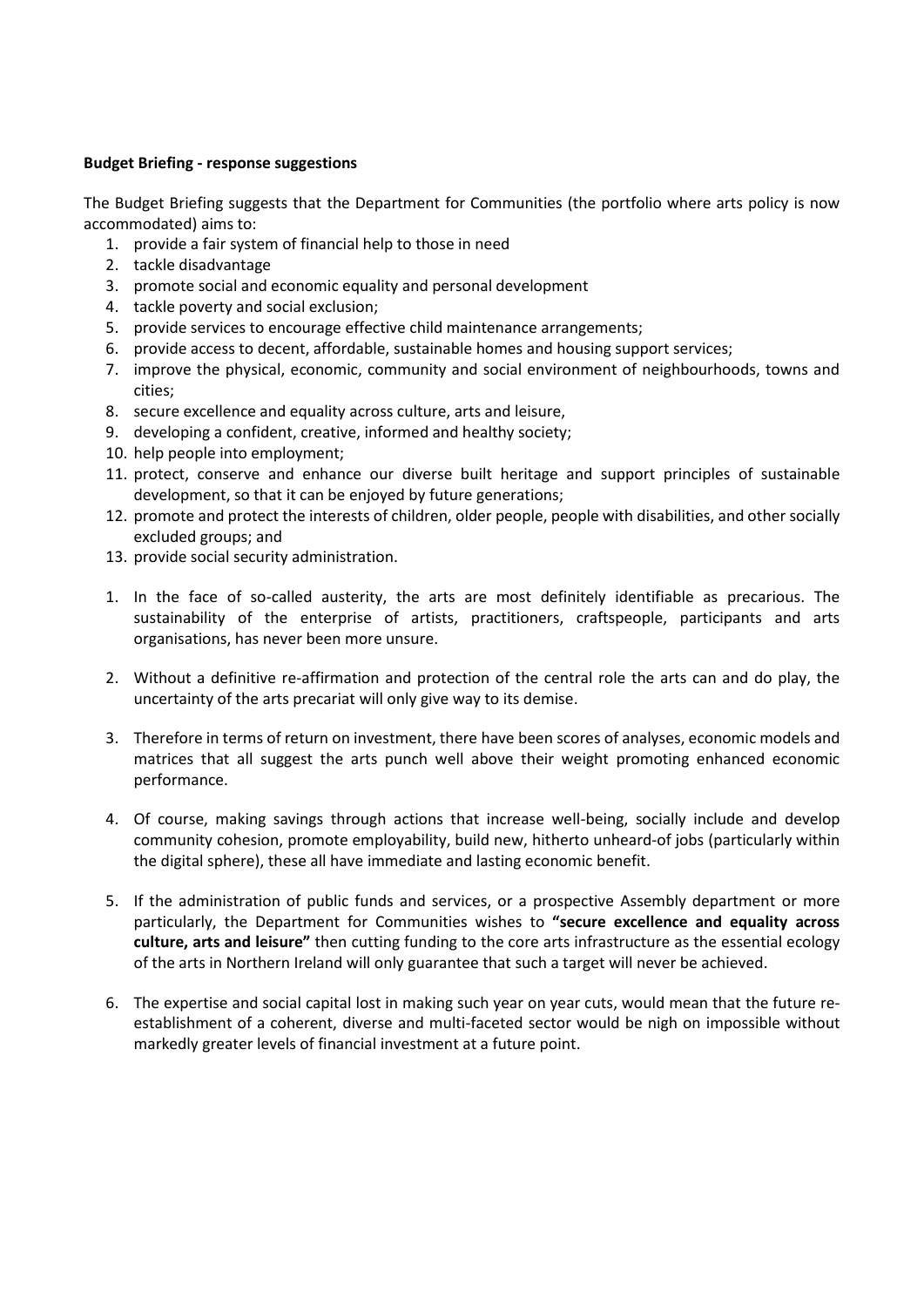| <b>COUNTRY</b>          | <b>EXPENDITURE PER CAPITA</b> |
|-------------------------|-------------------------------|
| <b>Northern Ireland</b> | $c$ £5.00 (2018/19)           |
| Ireland                 | c £12.79 (2018/19)            |
| Wales                   | c £10.00 (2018/19)            |

- **7.** However maintaining momentum and indeed investing to resource ambition and actual need would require an additional investment of 3p per person per week (£2.9m) – and facilitate the collective ambition of 107 arts organisations supported by the Annual Funding Programme administrated by the Arts Council of Northern Ireland as evidenced in the total amount of funding for which they applied for 2018-19 (c£13m)
- 8. Annual funding to these core infrastructural organisations forms the bedrock upon which the stewardship of the arts locally is built – supporting everything from orchestras and operas, international festivals to community celebrations and workshops for the vulnerable and disabled, embracing creative, commercial and social entrepreneurs and almost every citizen.
- 9. Historically underfunded for years, it has nonetheless given core support to a diverse, dynamic and multi-disciplined arts sector and assist all to have the necessary security to seek additional funding support from an array of trusts, foundations, income streams and other funding mechanisms. .



10. Total Arts Funding versus Total Annual Funding

Graph above shows that the "headroom" for additional projects beyond the Annual Funding component has reduced markedly over the last 2 decades. Further cuts jeopardise as demonstrated in the graph below, will only reduce the ability to provide additional support and novel funding initiatives further. We have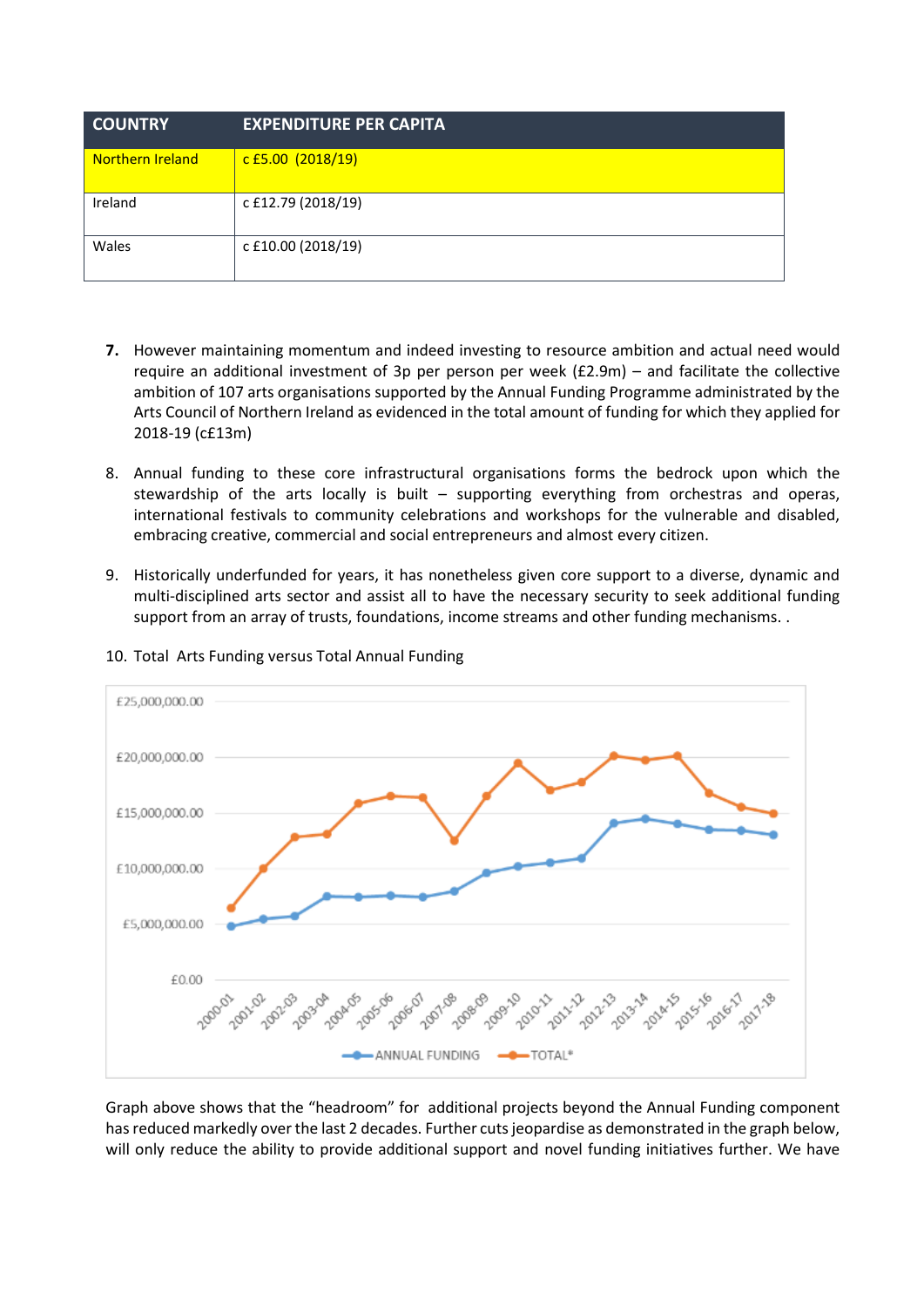reached a point where the sector struggles to sustain its core operational capacities and where the funding available struggles to meet need and PFG targets.



Figure 1. Systematic Reductions in Exchequer Funding

## Six Successive Years of Cuts

Government investment in the Arts has fallen by 30% in cash terms over the last six years, from £14.1m to £9.8m, figure 1, closer to 40% when inflation is taken into account. The consequences of a further reduction is that the Arts Council will not be able to meet existing commitments and it will severely hamper efforts to maintain support to artists and organisations throughout Northern Ireland. Reducing an already fragile Arts budget would have a devastating impact on our cultural infrastructure.

The relative small scale of the Arts budget means that any reduction will be felt more keenly by the frontline service providers. The funding situation for the Arts is worsened by two additional factors. Firstly, the sector has already had to absorb a sizeable reduction in its annual budget with reductions over the past six years. Secondly, the shortage of Exchequer funds has created increased reliance on National Lottery funds to support Arts organisations, at a time when this income source is in decline on account of falling sales of Lottery tickets (figure 2.).



Figure 2. Forecasted Reduction in Lottery Income

Figure 2, Forecasted Reduction in Lottery Income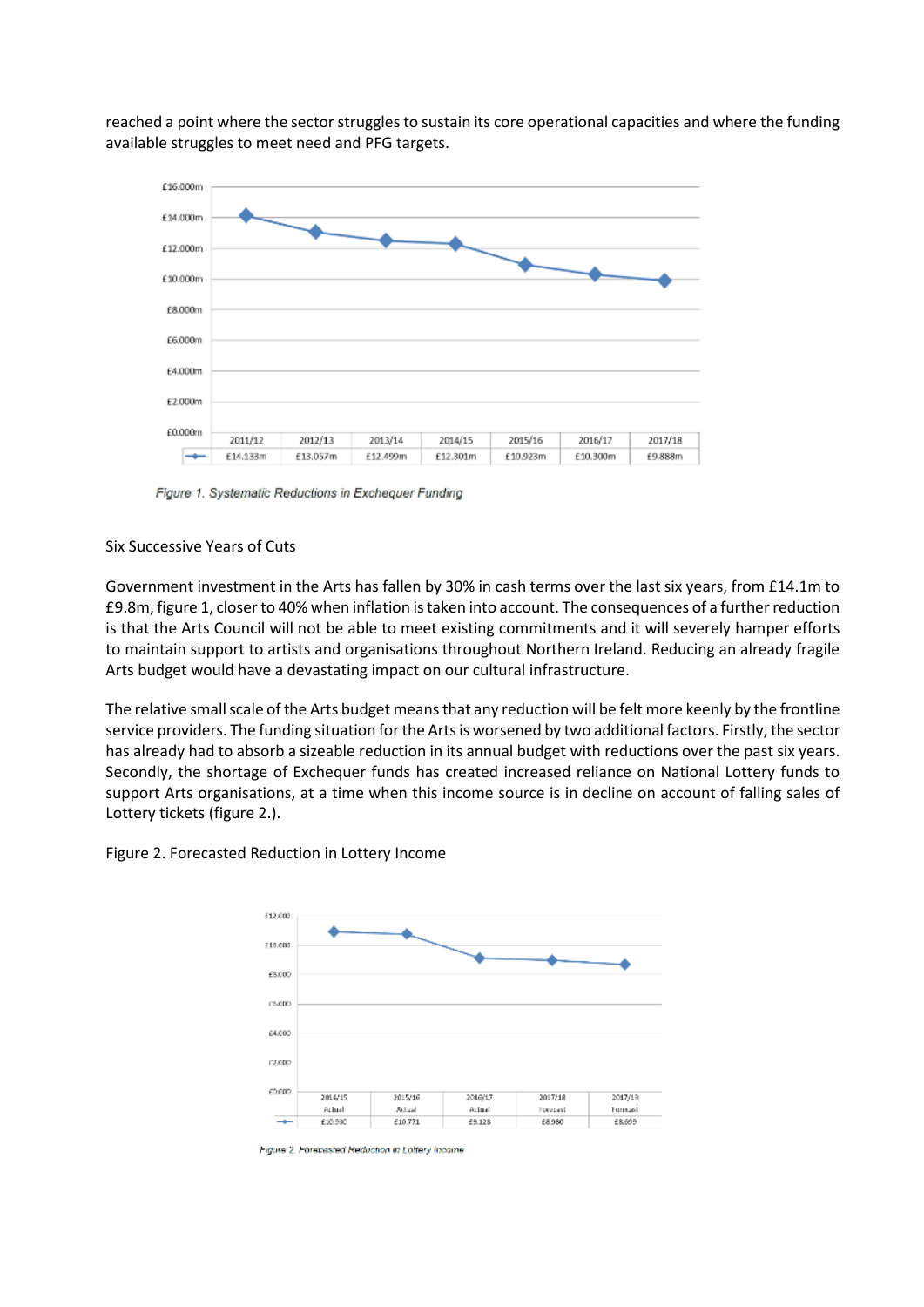- 11. This critical mass of arts organisations, offers an escalator for individuals and communities, artists, makers and performers, to find way to develop their participation and practice. It offers platforms for volunteers, apprentices and facilitators. It also supports an armature of arts ability that supports new projects from diverse communities to access the necessary skills to support new artistic enterprises.
- 12. The arts have a crucial role in the support of social dialogue and positive imaging and interventions across a range of policy areas supporting initiatives like Together: Building a United Community and the Racial Equality Strategy.
- 13. Alongside, often collaborating with and complementing, is a host of arts and community organisations who all depend on public funding to leverage projects and funding support.
- 14. The financial headroom so to speak that Exchequer funding from the Department offers, provides additional funding opportunities for these groups though National Lottery Arts funding.
- 15. However, given the dramatic downturn in monies coming from the Lottery to support good causes, any cut to Exchequer will have an impact on Lottery funds as well.
- 16. We believe no other sector can correctly claim to have such a wide range of outcomes and intended impact as the arts.
- 17. The arts have the unique ability to creatively and flexibly engage across physical and political barriers, real and imagined, across policies, geographies and histories; across abilities, genders, sexualities and all ages, ethnicities and traditions, in every possible setting, physical and digital.
- 18. No other sector can offer such diversity of engagement and outcome and at the same time, promoting a profoundly nuanced layering of social and community cohesion and raising and supporting the creative ambition of the most marginalised in our community.
- 19. And, at the very same time, promote the profile and global standing of Northern Ireland to a global artistic community and support our tourism offering at home and abroad.

#### **VFM**

- 20. In terms of values for money, the arts in this context deliver more target outcomes per £1 investment than any other sector.
- 21. Bear in mind that under the ALB cuts scenario of 8%, at 1p per head of population per day, the arts are working across all Department for Communities target areas and many targets within other departmental portfolios, including Health, Infrastructure, Education, Justice, Environment and Rural Affairs.
- 22. The challenge for DFC, is to adequately resource the principal funding of this arts infrastructure, so that all additional outcomes form all other areas departmental portfolios can be achieved.
- 23. The public funding of the arts is by extension the promotion of equality; to facilitate access and the right to participate in the cultural life of the community. By access, we mean much more than physical location, ease of attendance or the price of a ticket.
- 24. The fundamental issue is that the potential of the arts should be enjoyed by all and not only by those with the material resources, educational advantage or family tradition.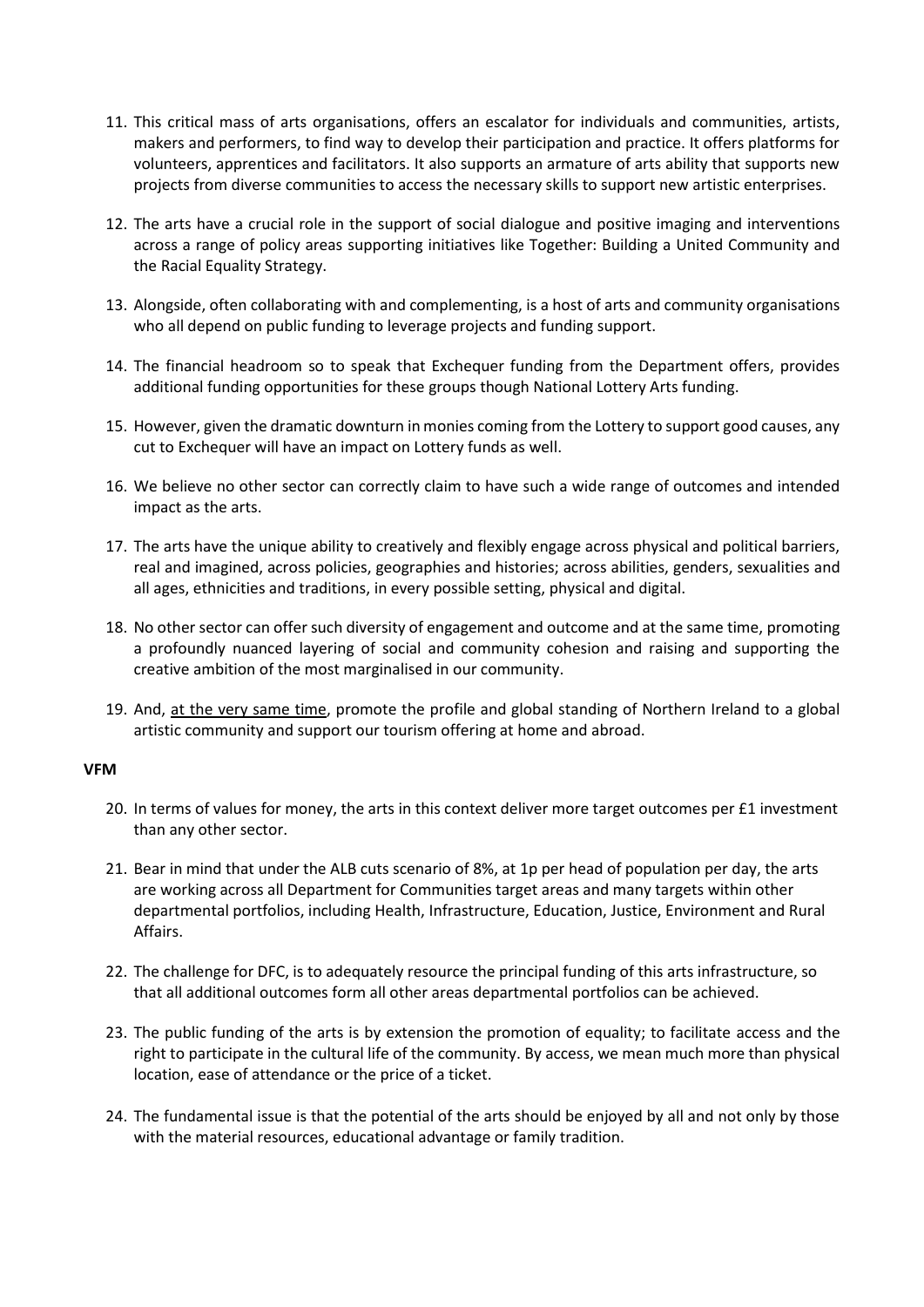25. So beyond having physical access to art locally in our towns, cities and rural areas, we require access to be expertly and sensitively facilitated at crucial points in our lives; within formal and informal education; within our workplaces, care settings, health settings; within our public services; on our broadcasters; at all stages of our educational curriculum; and throughout our economy.

#### *Resource Scenarios*

*Do you agree with the proposed basis for protection of some departmental budgets or do you have an alternative suggestion? Do you have a preference for a particular scenario? What are the merits of each scenario? What are the disadvantages of each scenario? Are there centrally held items that should be stopped, reduced or increased?*

Implications of budget scenarios

Figure 6.2: DfC Scenarios

#### Scenarios 1 2 3:

DFC Funding Scenarios

| ັ<br>Scenario | 2017-18 | 2018-19 | 2019-20 | 2018-19   | 2019-20  |
|---------------|---------|---------|---------|-----------|----------|
|               | £m      | £m      | £m      | %         | %        |
|               | 914.7   | 895     | 865     | $-2.20%$  | $-5.40%$ |
|               | 914.7   | 898     | 865     | $-1.80\%$ | $-5.40%$ |
|               | 914.7   | 890     | 835     | $-2.70%$  | $-8.70%$ |

Correspondence from the Permanent Secretary of DfC in December 2017 sets out the Exchequer funding implications for the Arts Council, as shown in Table 2.

| Scenario | 2017-18<br>baseline<br>E(m) | 2018-19<br>(£m) | 2019-20<br>E(m) | % Reduction<br>2018-19 | % Reduction<br>2019-20 |
|----------|-----------------------------|-----------------|-----------------|------------------------|------------------------|
|          | 9.8                         | 9.5             | 9.0             | $-4%$                  | $-8%$                  |
|          | 9.8                         | 9.5             | 9.0             | $-4%$                  | $-8%$                  |
|          | 9.8                         | 9.2             | 8.7             | $-7%$                  | $-12%$                 |

Table 2. ACNI Budget Scenarios

- 26. Re Table 2 above, we in the sector are concerned to learn that somewhat out of step with departmental scenarios, that this indicative budget has already been identified and passed on to the principal funder, The Arts Council of Northern Ireland.
- 27. We are very concerned as a sector that contrary to views that have been shared, the position regarding monies from DFC may have already been decided prior to this budgetary process.
- 28. Arts Matter NI urges that these issues identified by the administration as challenges to maintaining commitments, are mitigated and in fact, additional resources are found to properly invest in these core departmental targets.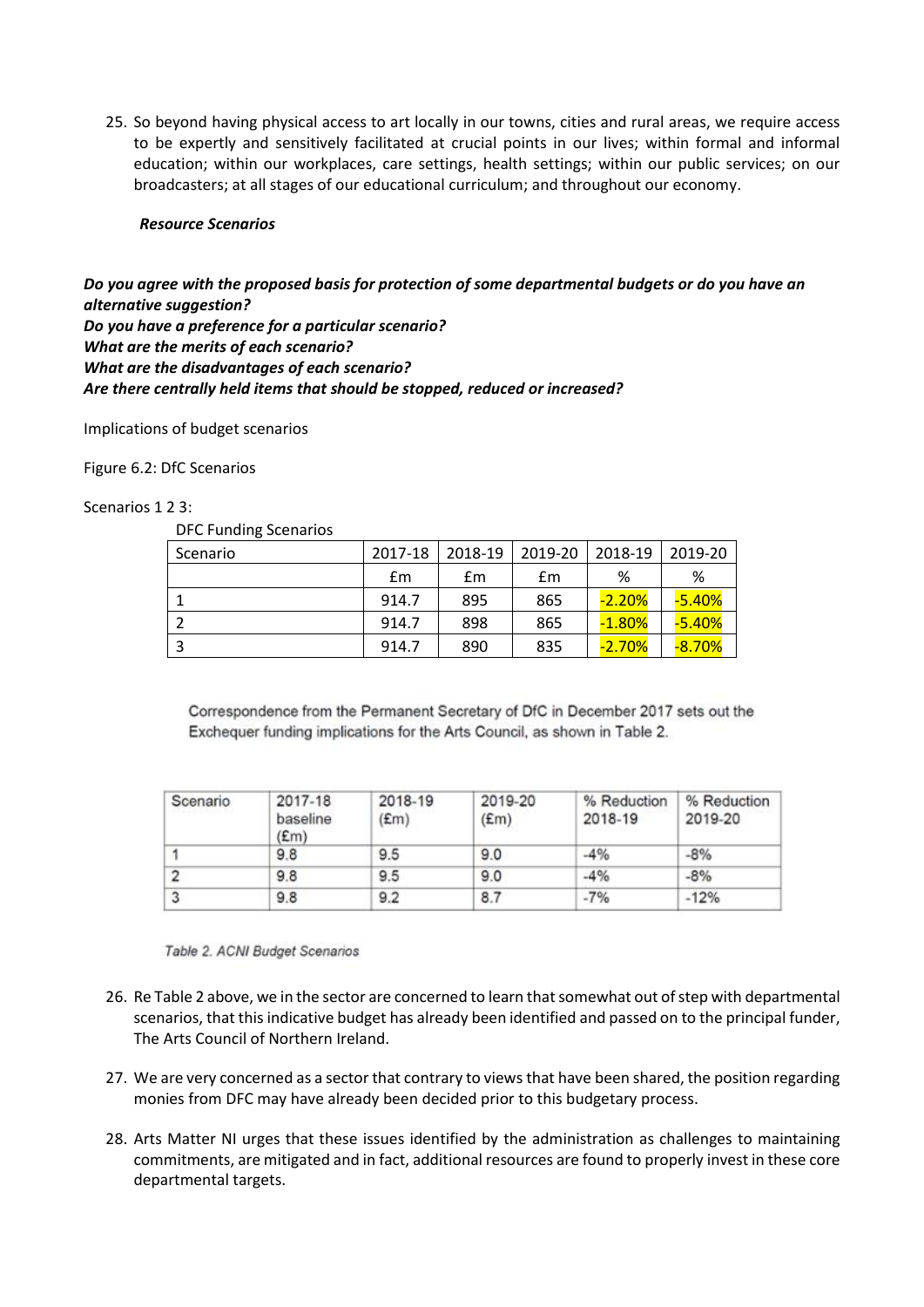- *The budget reduction would be passed on to DfC's Arm's Length Bodies and Local Councils. In this scenario the Department would find it difficult to meet commitments in relation to breaking cycles of deprivation, reducing antisocial behaviour and increasing civic participation. Challenges would include:*
- *maintaining participation in cultural, arts and leisure activities, impacting on the more disadvantaged in society;*
- *providing opportunities for improving community cohesion and tackling social exclusion and reducing wider social impacts through a fall in volunteer capacity;*
- *maintaining educational opportunities for those from disadvantaged backgrounds and neglecting community cohesion at local levels;*
- *sustaining the fabric of social and cultural life and preventing NI from becoming a less attractive place to live in and a less attractive destination for inward investors and tourists;*
- *addressing pressures in the Housing programme;*
- *maintaining necessary support to local government and some councils;*
- *managing security, business continuity, Health and Safety and Estate risks;*
- *managing any negative impact of reduced regeneration in towns and city centres, and to enable them to attract longer term investment.*

#### **Strategic not Piecemeal**

- 29. The Arts and Cultural Sector in Northern Ireland supports the ambition and the outworking of the majority of these departmental aims and targets (and not just those within DFC but also across the gamut of policy areas) through programmes, productions and engagement.
- 30. The areas stipulated have also been supported by organisations and commissioning agencies.

The target areas above have been the subject of a range of activity, including and supporting, this is not a specific list ;

- theatre and applied community projects assisting welfare and benefit claimants,
- those seeking housing,
- asylum,
- care,
- educational support,
- disability support,
- across all Section 75 groups;
- high quality public art work and street celebration, arts and spectacle that augment and enhance civic and community regeneration efforts,
- enabling Community Plans from Councils, across rural and urban districts, to explore, promote and implement a range of crucial citizen-focused engagements;
- supporting and enhancing the evening economy in towns and cities, crucial to our tourist offering and to attract FDI.
- 31. For this region to ever hope to become a well-spring for creativity and offer support for opportunities locally, nationally and internationally, we must protect the necessary resources to do so.
- 32. Instead of piecemeal, disproportionately deep cuts, we require a comprehensive policy platform that our society can look to, reflecting our ambition not only for the arts themselves but for our communities and our future.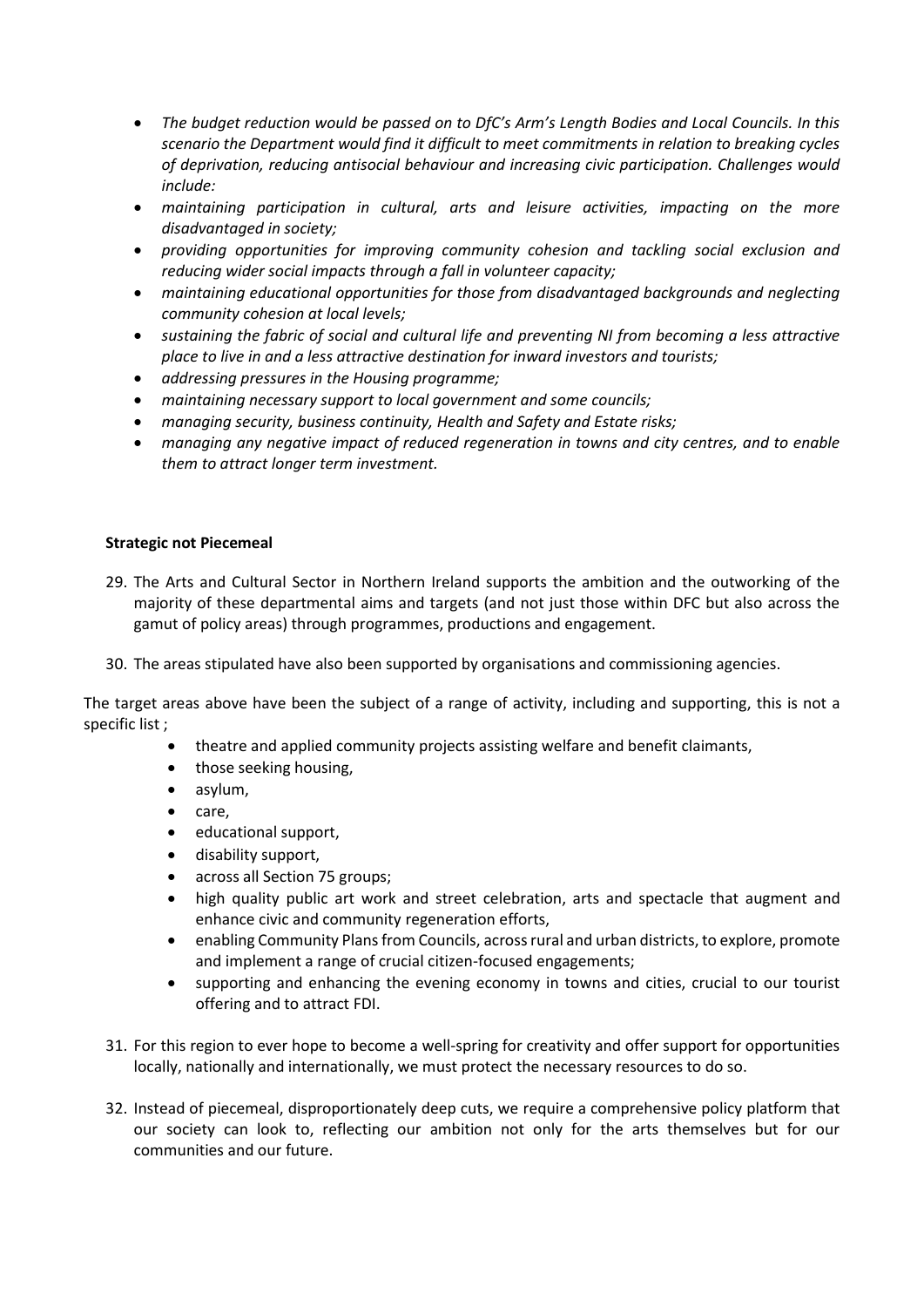- 33. For every nation, the quicksilver of our economic renewal will be found in the Creative Economy, where nurturing the ignition and origination of creative ideas is absolutely crucial.
- 34. Any diminution of funding here, informed only by making relatively small cost savings of £1m or £2m within a departmental budget of many billions, will be compounded in the loss of future opportunities, and in so doing, without reflecting on the longer term socio- economic impacts, condemn our arts community and wider society, particularly the most marginalised, to considerably less opportunity than any neighbouring state or devolved administration.
- 35. In Scotland, the arts have been placed within a loner term strategy
	- a. "to ensure our diverse and evolving cultural heritage thrives ... to raise the profile of Scotland at home and abroad and attract increasing numbers of visitors, students and businesses. Our work is predicated on the belief that culture sits at the heart of our quality of life and wellbeing, empowering, enriching and shaping our communities, and creating the right environment and welcome for people to visit, work and study."
- 36. The Scottish government determined to counter the drop in Lottery funding by investing an additional 21% in their arts budget to Creative Scotland and in so doing, recognised the value that the arts bring.
- 37. The Scottish government instead has committed to: develop a Culture Strategy for Scotland that will enable everyone to have the opportunity to take part in, or contribute to, cultural life in Scotland. The strategy is being developed with individuals, artists, organisations and communities across the country and will support the long-term development of culture in Scotland and show how important it is to our future;
- 38. commit provision for Creative Scotland over the next three years so that they can maintain support for the Regular Funding programme in the face of a significant decline in Lottery receipts
- 39. We here require such a strategic policy platform and the necessary supporting investment.

## **Centrally Held Budgets (should respond to policy)**

- 40. The future well-being of our society in terms of social cohesion, promoting equality, tackling exclusion and social deprivation can be supported alongside a flourishing creative industry sector with a sustainable arts infrastructure that can inspire our educators, our business leaders, visitors, investors, artists, young and old, rich and poor, gay and straight, the worried-well and those challenged by serious illness.
- 41. If we invest, intellectually, politically and financially in our creative capacity, Northern Ireland can be a place that understands the power of the arts in and of themselves and that also has figured out how to translate that power into having meaningful, deep, resonating impact across our whole community.
- 42. Whilst the Arts Council of Northern Ireland (ALB principally charged with supporting the arts) has indicated that it is modelling cuts at 8%, the reality from the Budgetary Scenarios is that this is disproportionately greater than the overall reduction in funding across the department.
- 43. Arts Matter NI fails to understand the logic of recouping additional percentages from the smallest and most competed for budget, when, for example, some other budget areas could be minimally reconfigured by significantly smaller proportions and yield much more in cost savings.
- 44. Rather, Arts Matter NI believe, on behalf of the 91% who enjoy participation, 5,500 arts employees directly (and potentially 30,000 more in the wider Creative Economy here), that further investment in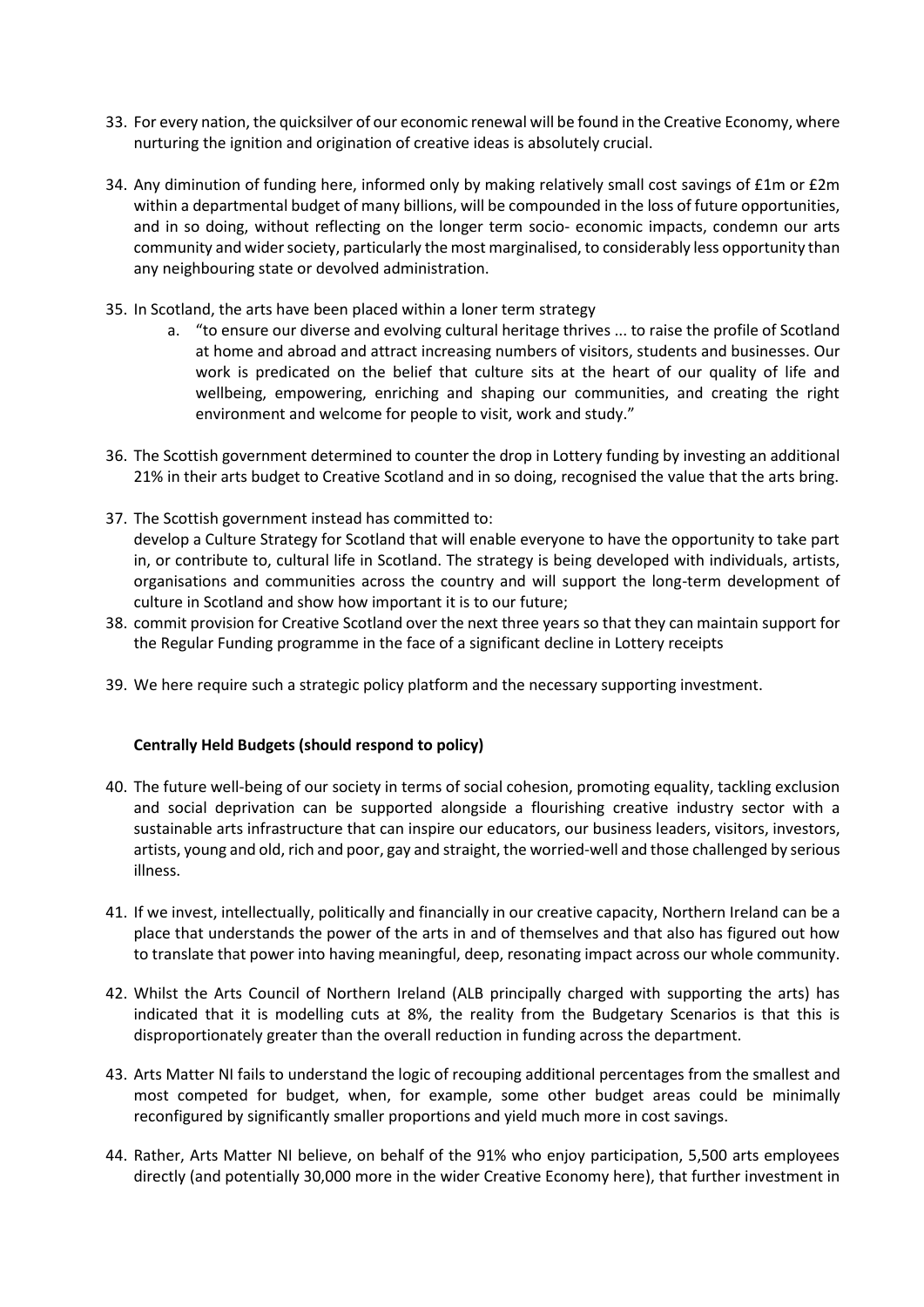arts and creativity will pay dividends to our future economy and the highly expert skill sets that success will require.

- 45. In knowledge-based societies, innovation is a key engine of economic growth, and arts education is increasingly considered as a means to foster the skills and attitudes that innovation requires, beyond and above artistic skills and cultural sensitivity. (OECD Art for Art's Sake The Impact of Arts Education (Winner, Goldstein and Vincent-Lancrin, 2013)
- 46. Indeed, OECD (2010), The OECD Innovation Strategy. Getting a Head Start on Tomorrow and OECD (2012), Better Skills, Better Jobs, Better Lives: A Strategic Approach to Skills Policies, both point to the arts having a role in developing a necessary creative faculty within innovation-based societies.
- 47. At present, whilst London sees growth of 18% in the most recent government report on the UK Creative Economy, N Ireland has seen a loss of 11% of jobs in this area.
- 48. We urge the Department to rethink its budget reduction that would be passed on to DfC's Arms Length Bodies (ALBs) (subject to decisions on policy review as set out in Chapter 4).
- 49. We oppose the administration's thinking that some of the ALBs would find it extremely difficult to operate within such reduced budgets and may have to cease operations.
- 50. The sector has and most likely will again, defend the Arms' Length Principle as the most equitable and independent means to distribute public funds.
- 51. Furthermore, the mechanisms for supporting the arts and indeed all publicly beneficial services, should be driven by policy and well-informed, fully-consulted strategic deliberation and assessment – not by cutting and then waiting to see who will or won't survive.
- 52. Again, we reiterate, if, we invest more and recognise the value in our creative capacity, Northern Ireland can be a place that understands the power of the arts in and of themselves that is at the heart of our creative community and we can expertly translate that power into having meaningful, deep, resonating impact across our whole community.
- 53. We also draw attention to the reduction in Lottery Funding of the Arts as a result of a decline in Lottery sales. Reductions of monies, 5% year on year, will have a compounding effect on any mooted cuts, reducing grant aid to hosts of projects and creative opportunities and further destabilising the arts sector. This must be factored into our strategic thinking rather than just magnify the challenges for our society to maintain national or international ambitions for the arts.
- 54. #ArtsMatterNI believes that the Arts, and the sector which delivers creatively engaged activity, is a central component of what makes our emerging Northern Irish society, welcoming, vibrant and outward looking and should be valued, championed and invested in.
- 55. The economic and social benefits, from jobs, to reducing social exclusion, from innovative ways of working to combatting racism and sectarianism, are substantial and evidence based, the benefits to health and well-being while, at times, harder to quantify are nevertheless well documented. The reduction of outcomes attributed to the arts with OBA, does not represent the nuance and profundity of supported outcomes produced by this sector.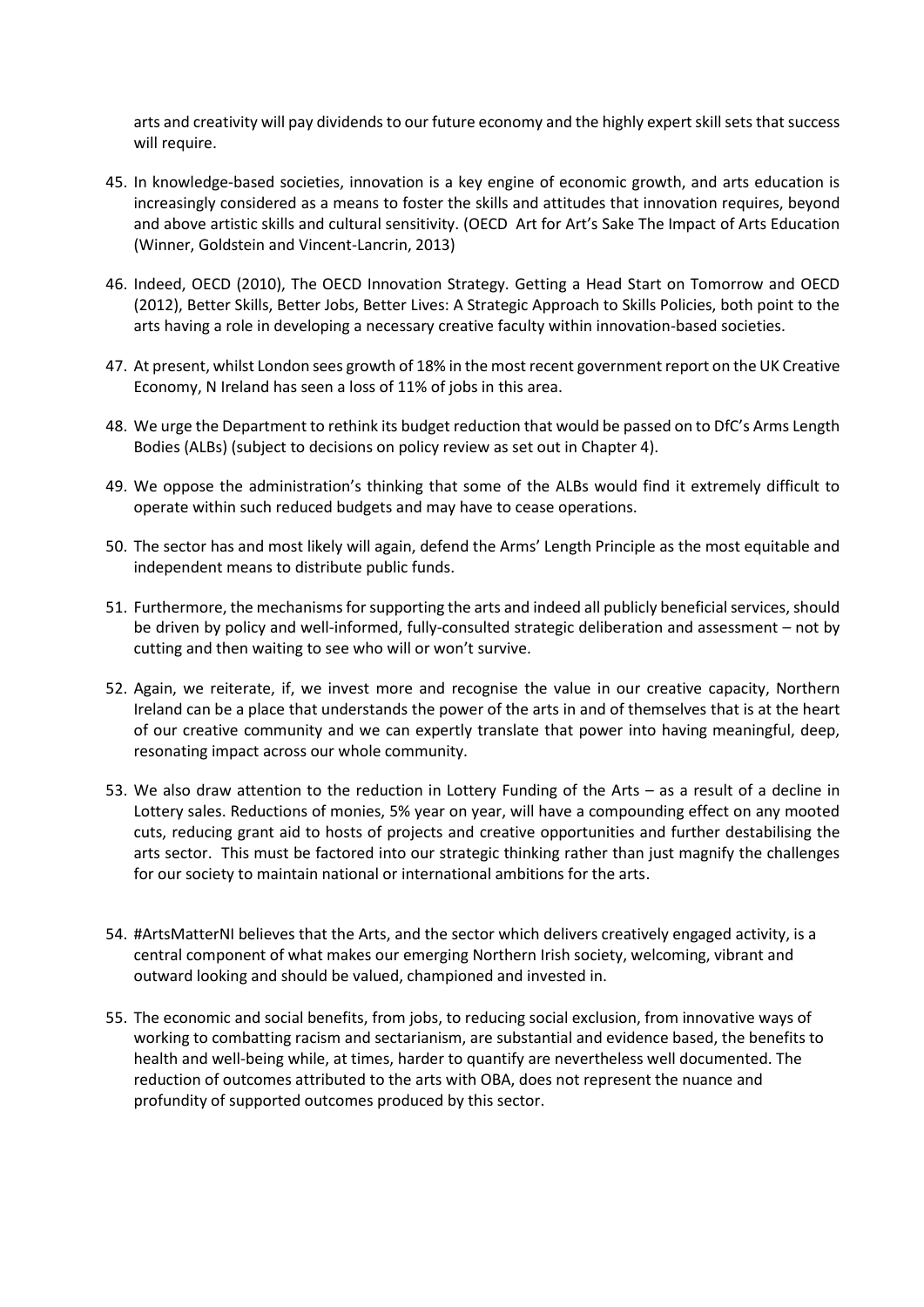## *Income Generation/Review of Policies*

## *What are your views on household charges and whether they should be higher in order to provide more funding for public services such as health?*

It should be noted that we are not in the main, identifying other areas of public service and seeking to focus on the Arts and Cultural sphere as much as possible.

DFP have outlined a number of ways in which income could be generated these include:

- *Increase the regional rate above the cost of inflation*
- *Increase charging for dental services*
- *Introduce Health Trust Car parking charges*
- $\bullet$
- *Introduce staff car parking charges for NI Civil Service.*
- *Develop new controlled parking zones*
- *Increase Housing Executive rents in line with average Housing Association rents*
- *Reduce access to Concessionary fares on public transport for the over 60s*
- *Introduction of charging or means testing for home to school transport*
- *Increase in higher education fees.*
- *Introduction of prescription charges*
- *Charging for domiciliary care and day care*
- *Removal of Educational Maintenance Allowance*
- *Reduction in teacher training intakes*
- *Reduce level or remove altogether industrial de-rating for manufacturing companies*
- *Reduce/remove small business rates relief*
- 56. ArtsMatterNI has drawn attention to additional monies and mechanisms that could be accessed to support the arts locally in the past and advocates a range of potential mechanisms:
- 57. Link investment to a perhaps 10 year strategy to see arts investment reach current EU median per capita level (1.54% of public expenditure and 0.56% of GDP) or over same period reach neighbouring states (£11.40, ie approx. 275% rise over 10 years, equals 12% per annum increase)
- 58. Bring forward innovative tax incentive proposals to benefit creative economy Tax free earnings up to £40k for all creative professionals or projects
- 59. Extend Tax Relief and Exemptions beyond creative industries of TV Film and Animation into all intrinsic and applied arts activity in N Ireland
- 60. Configure and deploy monies from dormant bank account scheme, as Community Investment in the Arts – accessing 50% of the current pot of £19.2M
- 61. VAT exempt all arts and creative activities through more inclusive registering scheme.
- 62. Bring forward Percentage Art Scheme, and levy all and all capital regeneration projects to support arts development
- 63. Give Councils additional tax incentives to invest more rate-payers money into local arts and cultural activity.

## *Given current pressures, are there services which are currently being provided for free or subsidised that should attract a charge?*